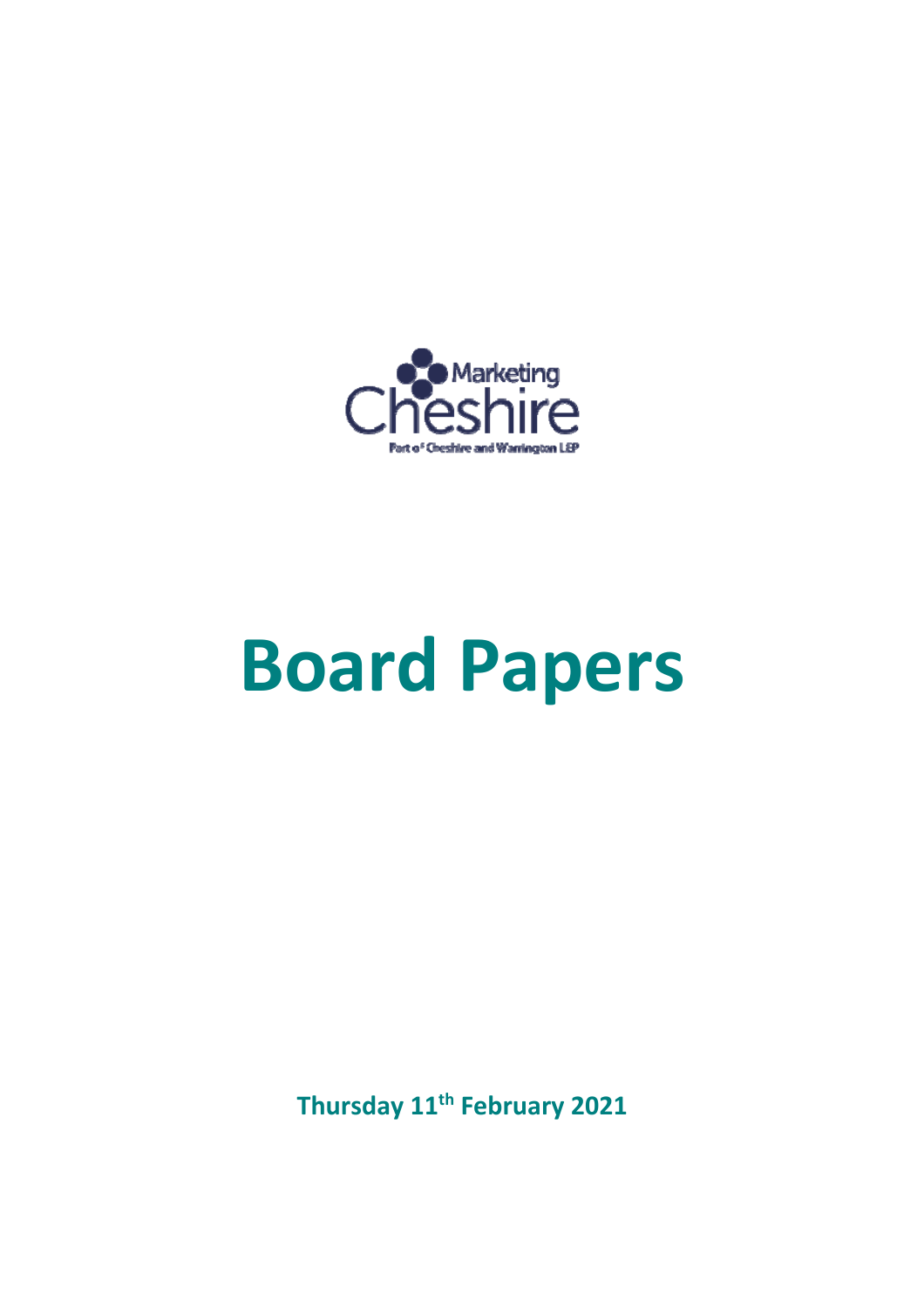

#### **Agenda Virtual Board Meeting Thursday 11th February 2021– 8am**

| <b>Time</b>  |                | Item                                                                                     | Lead     | Reference         |
|--------------|----------------|------------------------------------------------------------------------------------------|----------|-------------------|
| 08:00am      | $\mathbf{1}$   | <b>Welcome and Apologies</b>                                                             | ТB       |                   |
| 08:05am      | $\overline{2}$ | Declarations of Interest                                                                 | TB       |                   |
| 3<br>08:10am |                | Minutes and matters arising from Board<br>Meeting held on 12 <sup>th</sup> November 2020 | ТB       |                   |
| 08:20am      | 4              | Chair Introduction                                                                       | ТB       |                   |
| 08:50am      | 5              | Chief Executive Report/Briefing note                                                     | JM       | (Board Paper 229) |
| 09:10am      | 6              | <b>Company Finances</b>                                                                  | DW/JM/JL |                   |
| 09:50am      | 7              | A.O.B                                                                                    |          |                   |
| 10:00am      | 8              | Close                                                                                    |          |                   |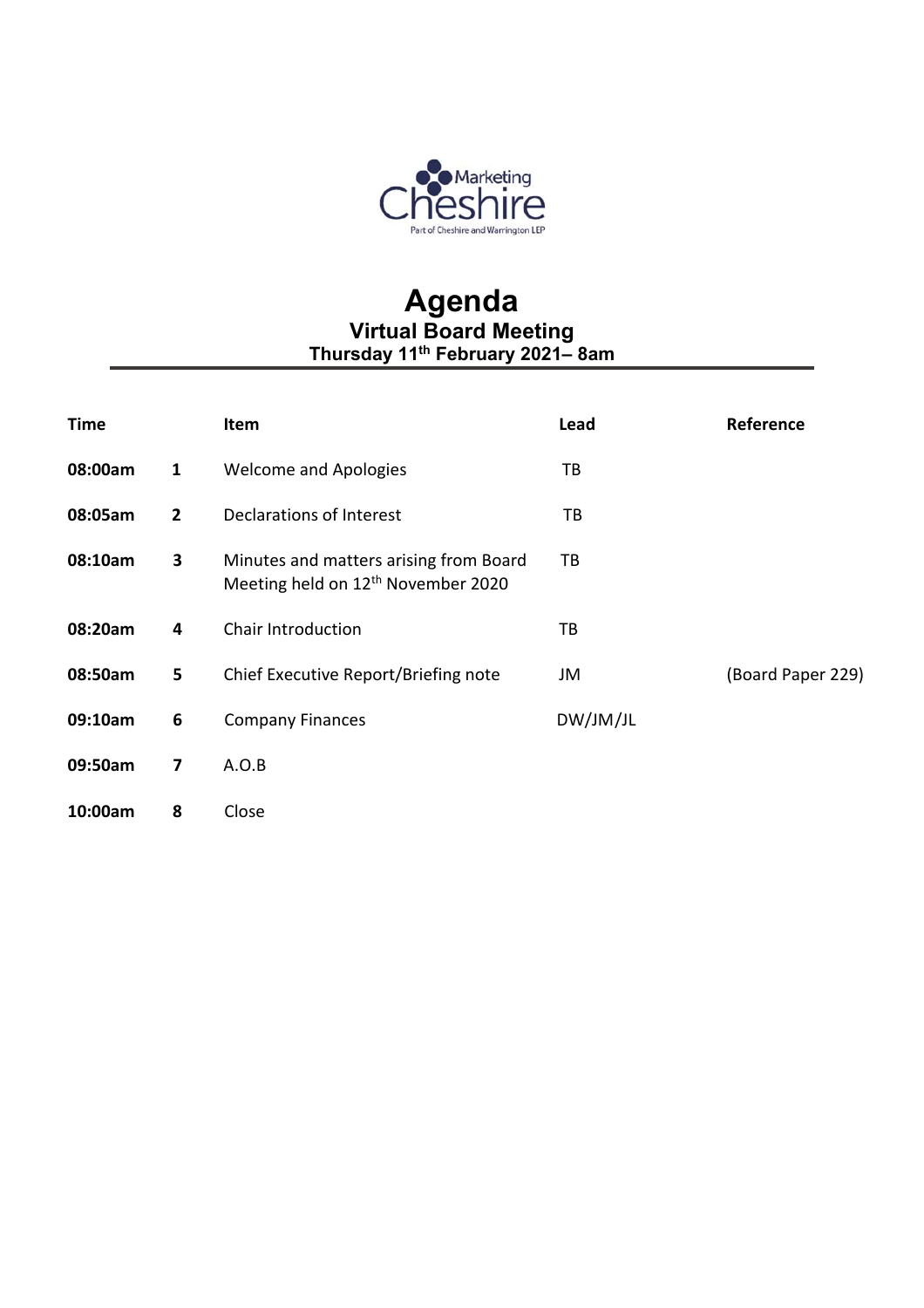#### **CWTB NO. 5067662**

#### **Minutes of a Virtual Meeting of the Board Thursday 12th November 2020 – 8am**

| Angie Robinson ("AR") (Chair)   |  |  |
|---------------------------------|--|--|
| Joe Manning ("JM")              |  |  |
| Steven Broomhead ("SB")         |  |  |
| Adrian Bull ("AB")              |  |  |
| Andy Lyon ("AL") – part meeting |  |  |
| David Walker ("DW")             |  |  |
| Eleanor Underhill ("EU")        |  |  |
| Mark Goldsmith ("MG")           |  |  |
| Sarah Callander-Beckett ("SCB") |  |  |
| Rupert Collis ("RC")            |  |  |
| Gemma Davies ("GD")             |  |  |
|                                 |  |  |
|                                 |  |  |

**In Attendance:**  Trevor Brocklebank ("TB") (observer)‐ part meeting Philip Cox ("PC") (observer) Nicola Said ("NS") – part meeting.

#### Apologies: Clare Hayward ("CH")

#### **1. Opening by the Chairman and Welcome**

AR thanked the board for joining the call and welcomed Gemma Davies, Cheshire West and Chester Council to her first Board meeting. AR also advised that Trevor Brocklebank, Deputy Chair of the LEP will be joining the meeting after the Chair recruitment discussion.

AR congratulated Professor Steven Broomhead on his MBE

AR advised that it was also Adrian's last meeting and thanked Adrian for his commitment to the board and for his support as Deputy Chair.

#### **2. Declarations of Interest**

Please advise Sharon of any changes to your Declarations of Interest

#### **3. Minutes and Actions from the last Meeting**

The Board confirmed that the minutes from the meeting on the 31<sup>st</sup> July 2020 were correct, and AR signed them accordingly.

AR confirmed that a communication had been sent out to Board members regarding recruitment for the role of Chair and a discussion around this follows in the next agenda item.

#### **4. Board Matters**

AR advised that following discussions a paper was circulated to board members putting forward Trevor Brocklebank as the preferred candidate to take over the role of Chair of Marketing Cheshire. It was felt that Trevor's appointment would strengthen the relationship between MC and the LEP.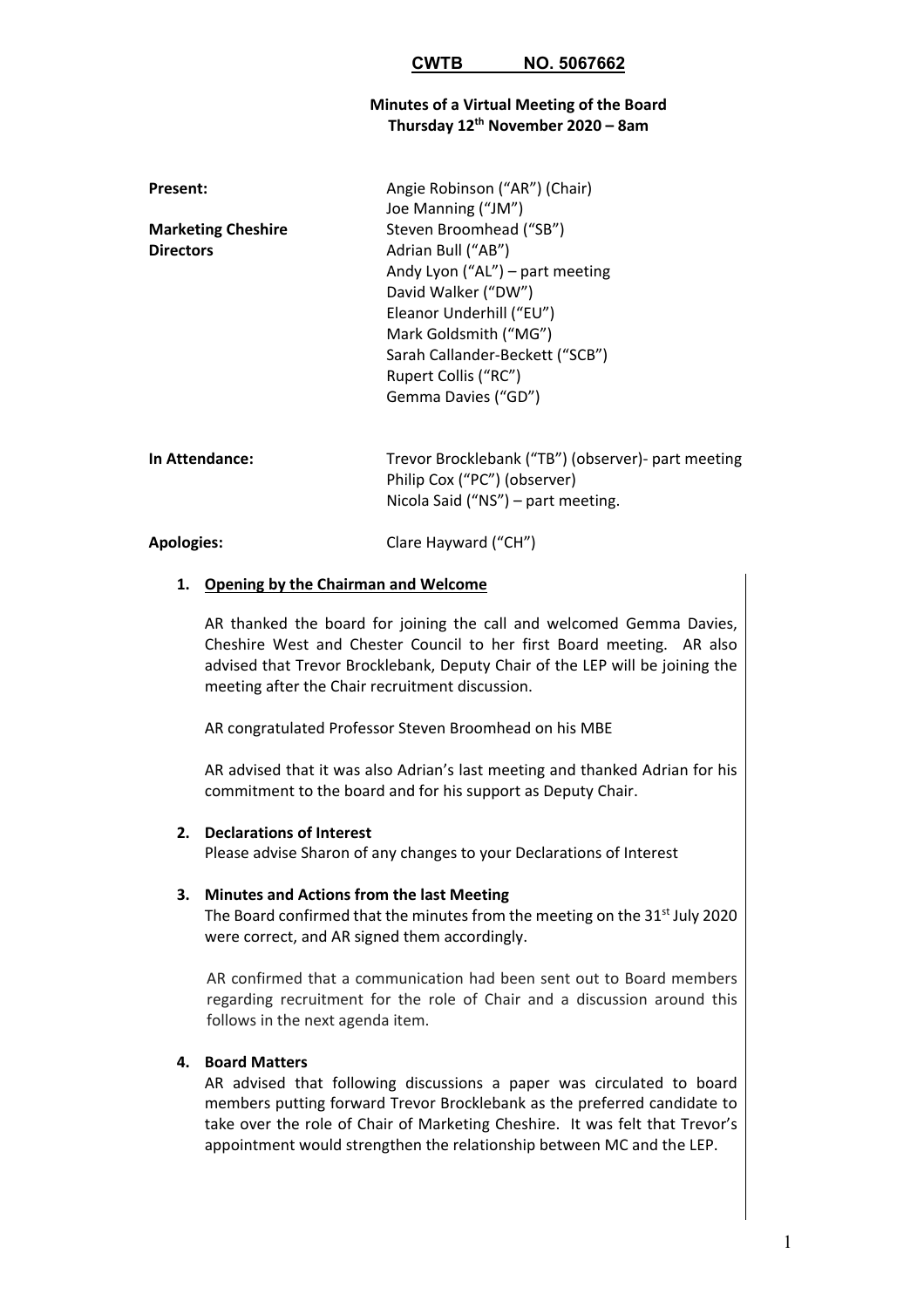All board members present unanimously agreed to the appointment of Trevor Brocklebank as Chair of Marketing Cheshire, and to advise the LEP accordingly.

#### **5. Board Briefing Note / CEO Report**

JM referred Board members to the report circulated within the Board pack and highlighted the key areas for discussion at today's Board meeting.

- JM referred to the current economic picture and the challenges in Chester and Warrington due to Covid‐19 and the rise in unemployment in the area particularly in the hospitality industry.
- We did see an increase in consumer demand in the Summer and a number of sectors in C&W are doing well including the logistics, life sciences and chemicals industry.
- Warrington Town deal has gone through and this will be important for promoting the visitor economy, culture, and heritage in Warrington.
- The paper refers to Covid19 rates still rising in the Northwest, however since writing the paper the rates have now started to flatline and even drop in areas such as Warrington and there is good news around the development of a vaccine.
- Covid‐19 response work undertaken by MC includes: ‐
	- ‐ Strong collaborative work with the LEP particularly on the jobs and skills agenda
	- ‐ Working with University of Chester on the Accelerate programme
	- ‐ Business support we continue to hold webinars, keeping businesses updated on the help that is available to them
	- ‐ Rolled out £1M support fund programme to help businesses hardest hit by the pandemic
	- ‐ We can turn this around campaign, the communications are now based around promoting shop local and we continue to work with the business support districts to tailor the campaign around changing restrictions.
- Place Marketing work has not progressed as quickly as hoped due to current circumstances, but we have had conversations on how we make sure it builds on the distinctive strengths within C&W.
- We are working on a new approach to inward investment and growth of existing businesses to interlink with place marketing work.
- We are working on refreshing the destination management plan and are working with the cultural economy in partnership with the local authorities and cultural businesses.
- There is a need to find time to review the strategic direction of MC and to look at our priorities going into the next year.

AR welcomed Trevor Brocklebank and congratulated him on being appointed Chair of MC.

SB stated that the LEP and Marketing Cheshire have done a really good job in response to COVID-19 and with the recovery plan. When considering the bigger picture, the LAs have also put in a lot of financial support which has gone to the hospitality industry as well as other sectors. The Business Improvement Districts and DCMS have also supported businesses and visitor attractions and sporting clubs. Ongoing partnership will be important.

JM reiterated SB's point regarding the importance of partnership working and collaboration with the Business Improvement Districts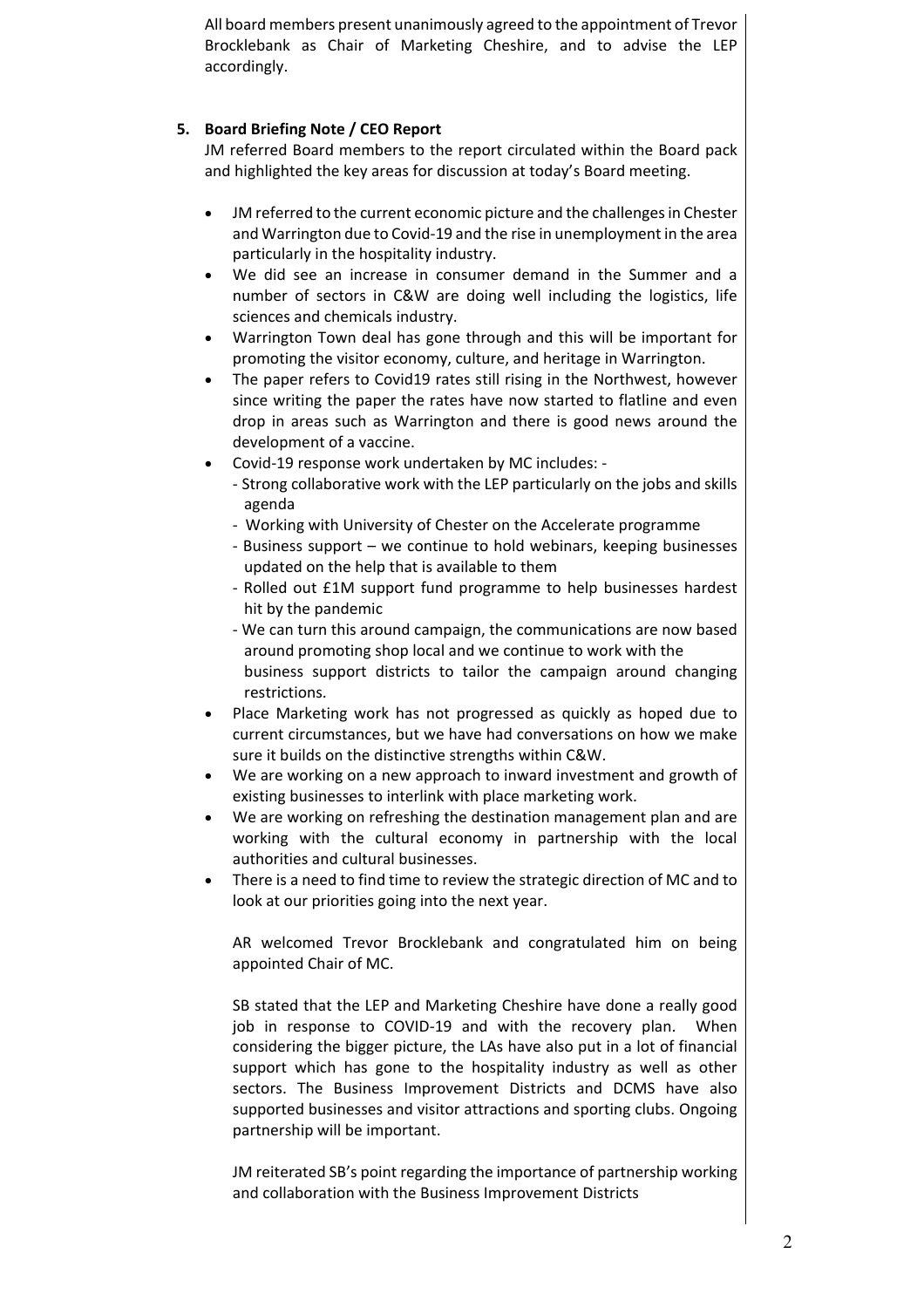|    | MG advised of the footfall survey carried out in Cheshire East in October<br>via mobile phone signals, footfall is down in most areas, however, footfall<br>in Macclesfield and some of the smaller secondary towns remains high,<br>showing that people are shopping local. Knutsford council are launching<br>their own local currency, this could be rolled out to other councils.  |                        |
|----|----------------------------------------------------------------------------------------------------------------------------------------------------------------------------------------------------------------------------------------------------------------------------------------------------------------------------------------------------------------------------------------|------------------------|
|    | Referring to the Warrington Town bid and Chester activity EU questioned<br>on how we could best serve the whole area allocating our efforts across<br>the different towns we serve.                                                                                                                                                                                                    |                        |
|    | JM advised that we need to take a hard look at our budget for next year<br>to make sure we can deliver on our strategic priorities. We will report<br>back to the board to identify our strategic intent and agree whether we<br>are set up financially to deliver on these objectives.                                                                                                | <b>Action</b><br>JM/NS |
|    | JM confirmed that there is more work to do to understand the data<br>behind where our tourist areas are. It was suggested that we could<br>develop an environmental scan document to underpin our business<br>planning.                                                                                                                                                                |                        |
|    | GD advised that with regard to the wider place activity outside Chester<br>there is data gathering we need to do around the towns, CW&C have<br>carried out a study and have come up with a framework with key<br>principles that will be adopted locally. This study will be in the public<br>domain next week and will be shared with MC.                                            |                        |
|    | GD advised that grants are live this week and CW&C are currently dealing<br>with a huge number of applications. The challenge is that not all<br>businesses will be eligible for these grants. CW&C do, however, have the<br>ARG grant and need to discuss use of this grant collectively across the sub<br>region.                                                                    |                        |
|    | PC stated that MC has a much wider role to play above being the DMO<br>for Cheshire and Warrington, however, emphasised the importance of<br>tourism within the place marketing work. The Increased integration<br>between MC and the LEP will mean additional funding for MC from the<br>LEP.                                                                                         |                        |
|    | SCB stated that it is really important that we acknowledge success of the<br>proactive messaging undertaken by MC over the past months, one of the<br>key things this will have achieved is to maintain the loyalty of MC<br>members who may have otherwise fallen away.                                                                                                               |                        |
|    | TB advised it is a huge privilege to be asked to Chair the board of MC and<br>thanked Angie for her role as Chair. TB stated he is very passionate about<br>Cheshire and Warrington and is very keen to hear from Board members.<br>Trevor stated that he will make sure we have a clear strategy going<br>forward as we have a critical role to play in C&W to lead the place agenda. |                        |
| 6. | 2020/21 Q2 Financial Report<br>AR introduced DW to report on the company finances.                                                                                                                                                                                                                                                                                                     |                        |
|    | DW advised the Board that our Finance Manager, Debbie Bland, has made the<br>decision to leave the company following a period of ill health. DW stated that<br>DB has done a fantastic job and wanted to extend thanks on behalf of the<br>Board to DB for her hard work and commitment, particularly in this difficult<br>time. SP to write a letter from Board to thank Debbie.      | <b>Action SP</b>       |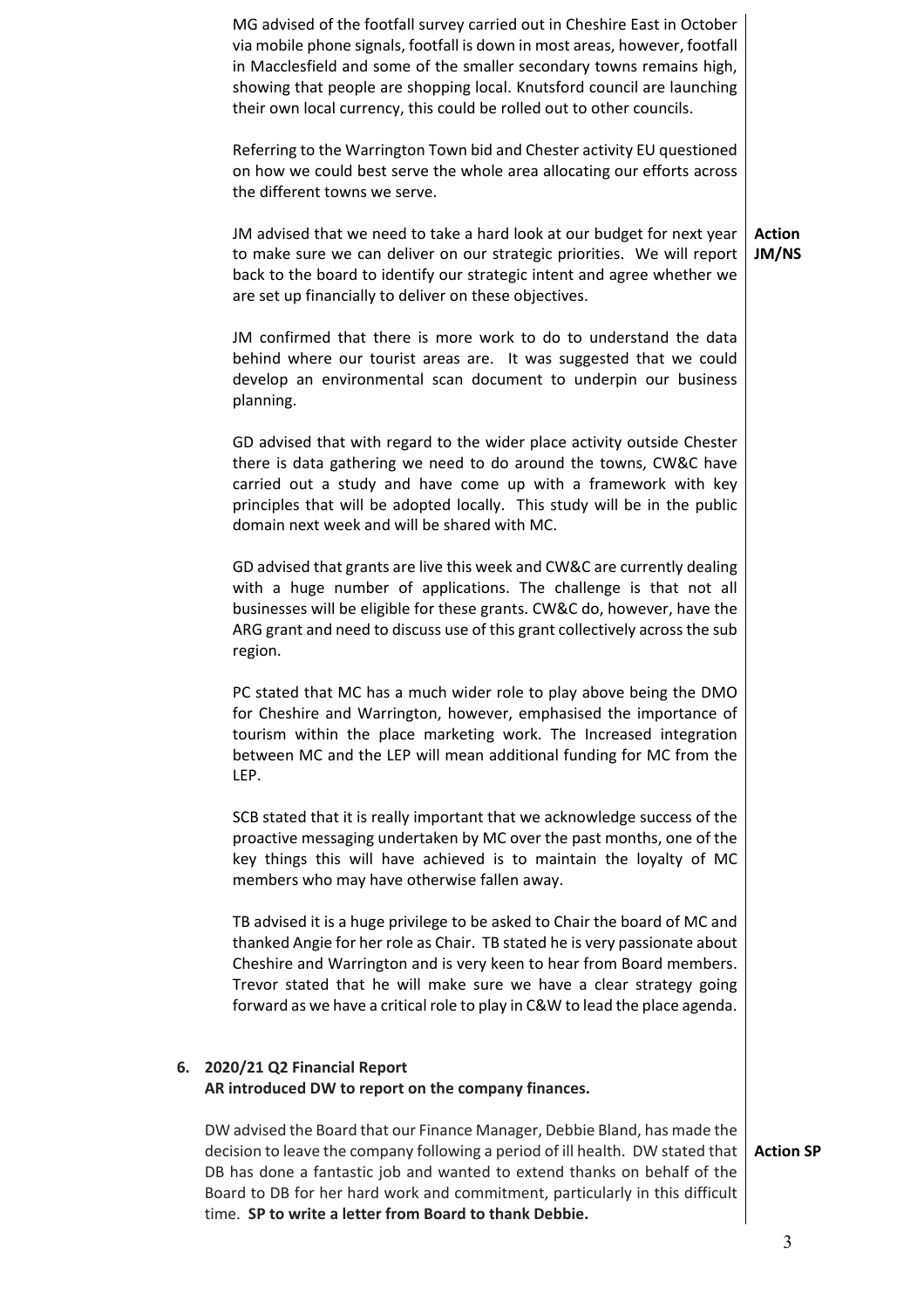|    | DW advised that DB is currently helping our Temp Finance Manager, to<br>produce the management accounts.                                                                                                                                                                                                                                                                                                                                   |                  |  |  |  |  |
|----|--------------------------------------------------------------------------------------------------------------------------------------------------------------------------------------------------------------------------------------------------------------------------------------------------------------------------------------------------------------------------------------------------------------------------------------------|------------------|--|--|--|--|
|    | As DB is leaving the business, we are required to change the signatories on<br>the bank mandate, removing DB and appointing Joe Manning and Nicola Said<br>as signatories. The resolution to change the signatories on the Bank Mandate<br>was approved unanimously by the Board.                                                                                                                                                          |                  |  |  |  |  |
|    | As a result of DB's absence the audit group at their meeting on the $21^{st}$<br>October were only able to review draft financial statements for Q2. These<br>figures were restated upon DB's return to the business. To avoid confusion<br>the minutes from this audit meeting were not circulated with the pack. It was<br>agreed that these minutes can now be distributed to board members for<br>review.                              | <b>Action SP</b> |  |  |  |  |
|    | DW referred Board members to the Q2 report included within the board pack<br>and ran through the key elements of the report advising that the Audit<br>Committee are comfortable with the reported loss in the current<br>circumstances and that our reserves, which are above our required wind-up<br>costs, were sufficient to cover this loss.                                                                                          |                  |  |  |  |  |
|    | DW reiterated AR's thanks to AB who has also served on the Audit Group, DW<br>thanked AB for a brilliant job working on the Audit committee and stated that<br>we are now looking for 2 new members to join the audit committee. JM<br>confirmed he has approached members of the board regarding joining the<br>audit committee.                                                                                                          |                  |  |  |  |  |
|    | SB volunteered to join the Audit Committee.                                                                                                                                                                                                                                                                                                                                                                                                |                  |  |  |  |  |
|    | DW advised that we will be asking Juliette to conduct a detailed review of our<br>costs and to produce a 7 plus 5 reforecast including a review of our wind-up<br>costs. This works should be completed within the next month.                                                                                                                                                                                                             |                  |  |  |  |  |
|    | There has also been a realignment of the work of MC employees, transferring<br>2 partnership roles temporarily to work in the Growth Hub therefore these<br>employee costs will be covered by the LEP.                                                                                                                                                                                                                                     |                  |  |  |  |  |
| 7. | <b>Cashflow</b>                                                                                                                                                                                                                                                                                                                                                                                                                            |                  |  |  |  |  |
|    | JM advised that it is now unlikely we will be bringing in commercial income in<br>Q4, due to Tier 2/3 restrictions and national lockdown. Looking at the first<br>quarter of next year one of our assumptions is to introduce commercial<br>partnership income, we will have to assess as a Board if this is the right thing<br>to do. If we do not, we will have to look at different income sources or bring<br>forward cost reductions. |                  |  |  |  |  |
|    | NS advised that we have extended the cash flow report to cover the first<br>quarter of 2021/22 and have released ringfenced money for MIPIM to cover<br>COVID-19 response and recovery work in this financial year.                                                                                                                                                                                                                        |                  |  |  |  |  |
|    | Full payment of all deferred VAT is included within this year's cashflow.                                                                                                                                                                                                                                                                                                                                                                  |                  |  |  |  |  |
|    | Conservative estimates for activity within the cash flow, with the intention to<br>go out for partnership income in Feb / March, 50% of what is achieved in a<br>normal year.                                                                                                                                                                                                                                                              |                  |  |  |  |  |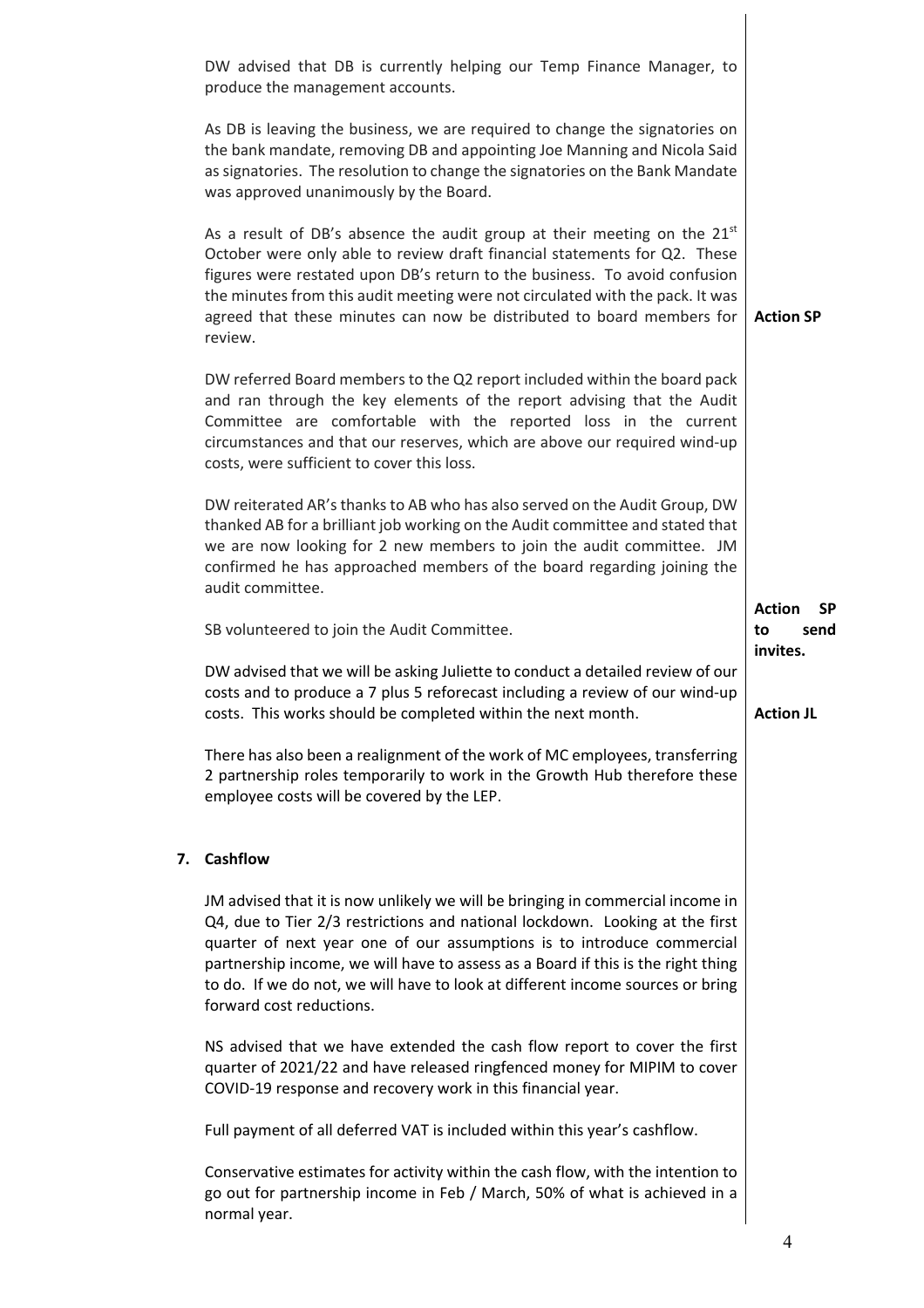We anticipate that we will be able to apply for further grant funding from Government in the final quarter.

Assumed LEP income the same as this year, however this could be increased, and we will work closely with the LEP to streamline business planning and management account for the next financial year.

NS advised that the core income refers to income from the LEP.

JM confirmed that we will be reviewing income sources and costs. We will clearly identify options and funding streams going forward, to ensure clear transparency for the Board in both strategy and budget setting.

#### **8. Any Other Business.**

Angie thanked the Board for their support over the years and to Joe and Sharon for their support and to the wider MC team for all their hard work and support.

#### **Next meeting**

The next meeting will be held on the Thursday  $11<sup>th</sup>$  February 2021 – via Microsoft Teams

Signature (Trevor Brocklebank, Chair)

..………………………………….

Date

…………..……………………………….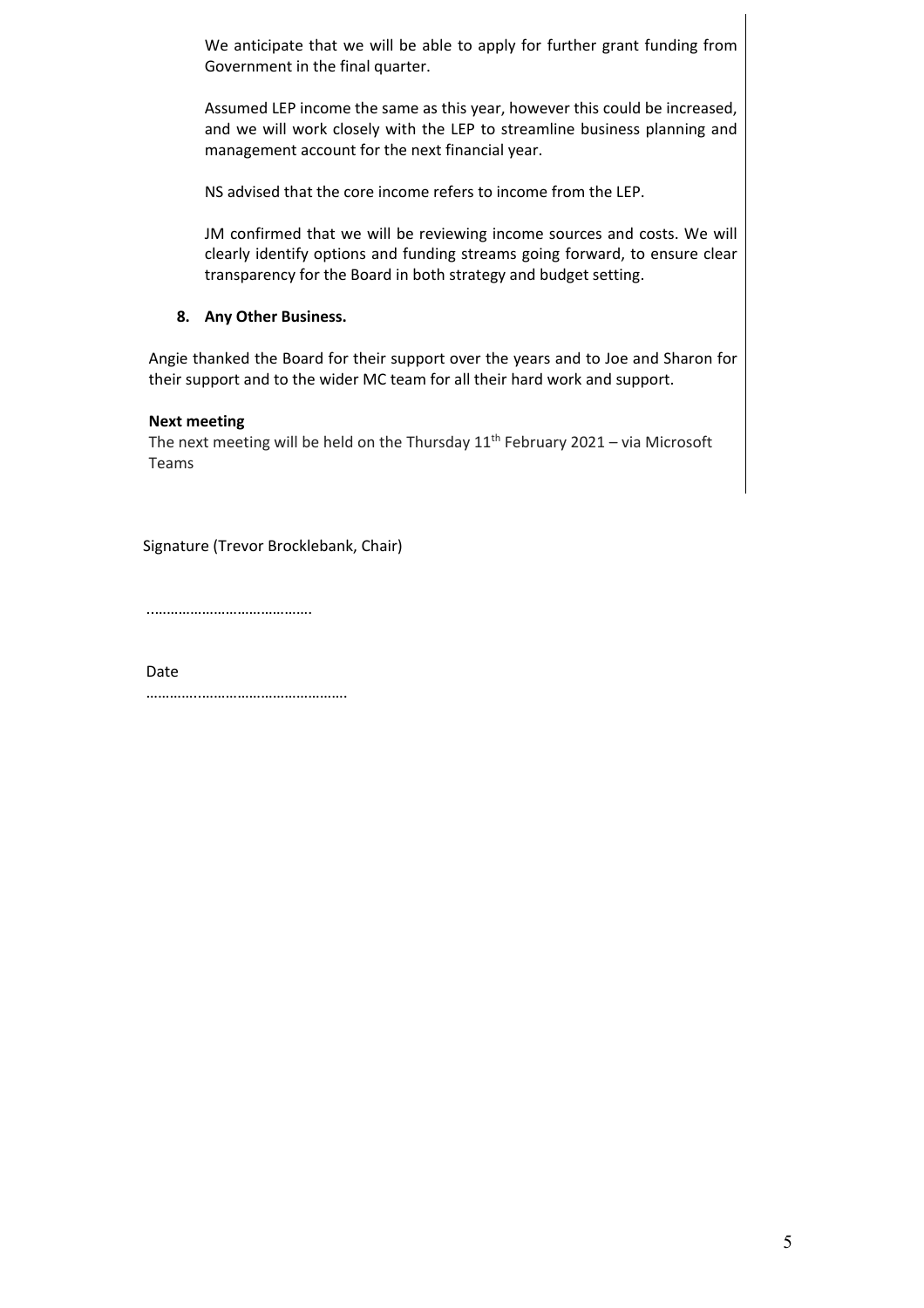### **11th February 2021**

### **Chief Executive update Paper 229**

#### **1. Summary of economic picture**

The focus of the Marketing Cheshire business members and network is the ongoing impact of Covid19 and a third national lockdown. Many have found it particularly difficult to deal with the very short notice they have been given of change in restrictions and movement between different tiers. This has created significant uncertainty and further hit business and consumer confidence.

The Chancellor announced additional grants. Many are reporting that these grants do not cover the cost of the stock they had bought in and then had to destroy. To mitigate this for the future, they have asked for a clear timetable for the roll out of the vaccines and open and transparent reporting of progress against it. This will help them judge when to begin preparations for re‐opening. Others are increasingly concerned about the level of debt they have taken on to survive the last year and the potential for significant redundancies if the furlough scheme is not further extended. Business owners are also starting to report that they are mentally exhausted and feeling very alone. CW&C has launched a programme to provide mental health support to business owners, as have the Federation of Small Businesses (FSB). **We have written to the Prime Minister's office setting out these issues. The letter is attached as an annex to this report.**

The flooding in Northwich has also had a devastating impact on the town centre and its retail, hospitality and visitor offer. We are in discussion with Cheshire West and Chester on how we can provide further support to the businesses affected and promote the town's reopening and recovery.

Despite the incredibly challenging conditions Cheshire and Warrington has a fantastic offer, with a resilient and innovative business base. In the short term we will continue to promote our shop local message whilst being careful to ensure we respect the current "stay at home" message. The vaccine roll-out provides light at the end of the tunnel. We are hopeful of pent-up demand for staycations, day visitors, and residents enjoying the offer on their doorstep. We will promote the sub-region through the website, through social media and through a monthly two page spread in Cheshire Life. We are developing guides to *what's on where* and the events that are being planned by partners for the summer.

#### **2. Communications and marketing**

With many events cancelled in December, our Christmas visitor communications were focused to support food and beverage and retail providers. We responded to the cancelled Chester Christmas Market by creating a virtual space on Facebook where traders could showcase product and process sales online through either delivery or click and collect. **Content centred around core messages of 'festive menus in Cheshire', 'let's be dependent on our independents' and 'shop local online'.**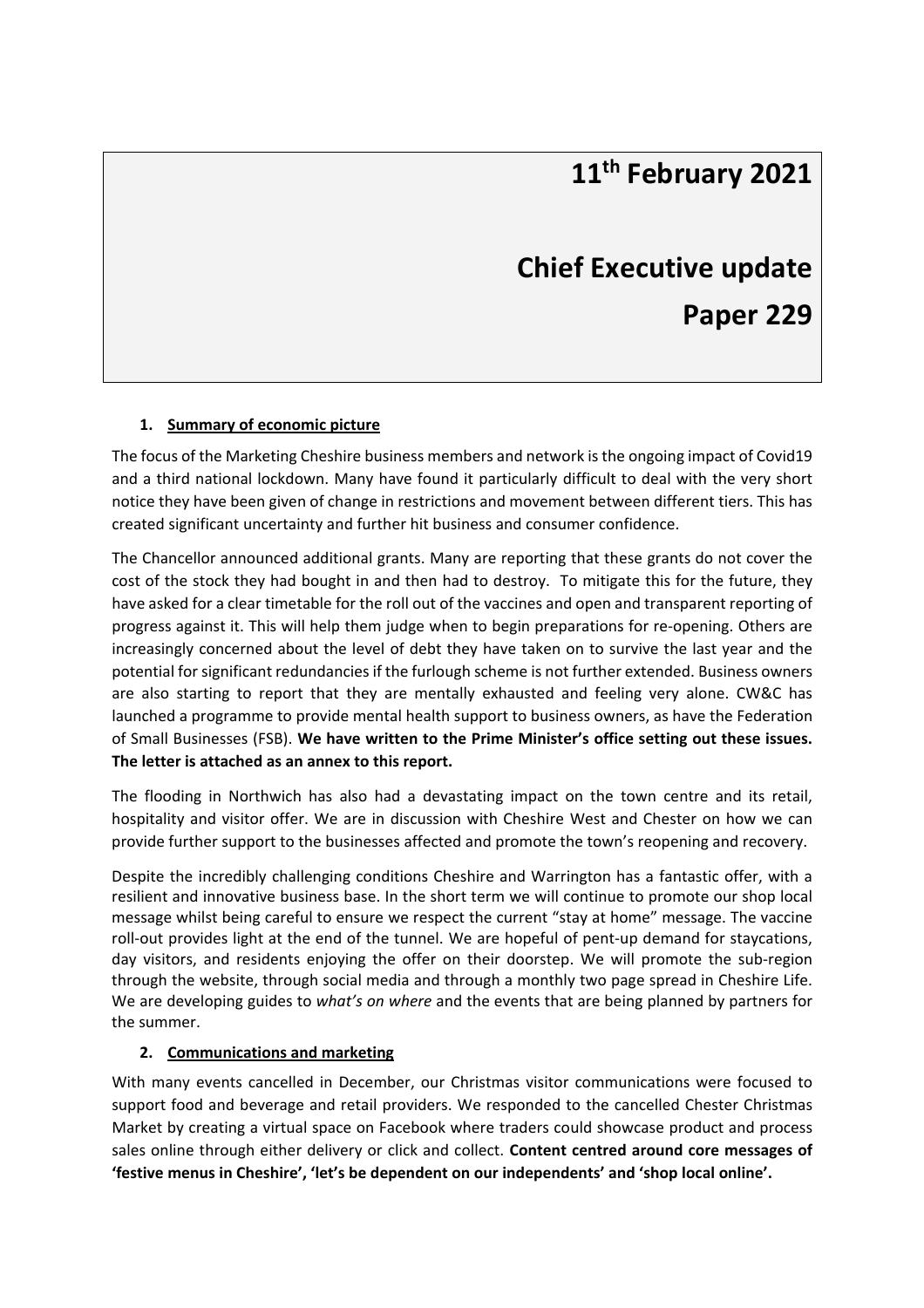Between October-December we secured 26 pieces of media coverage. Most notably, the virtual shopping hub we created on visitcheshire.com featured in The Guardian's national Christmas Gift Guide, with an estimated impact of 24m readers. The virtual hub hosted direct links to businesses offering a delivery/click and collect service, in addition to inspirational gift blogs and encouragement to 'pay it forward' with gift vouchers and pre‐booked experiences.

Additional standout coverage in the autumn and winter included:

- Sunday Express: Explore the legacy at Britain's top 5 roman sites.
- The Guardian: 20 of the best autumn gardens in the UK
- Daily Telegraph: UK holiday calendar: Glorious breaks to get you through the next 6 months.
- Mail Online: Eleven of the best NEW places to stay in England in 2021.

Our approach to social media continues to evolve in step with Government guidance. Changes in December to Covid‐19 restrictions in Cheshire and Warrington proved challenging to the tone of our message output, despite this however our consumer channels still delivered strong growth and engagement. Our twitter feed achieved a reach of +83%, Instagram gained an additional 300 followers, and a targeted 'shop local' Facebook advert reached an audience of 68,000. This success continued in January, with an additional 500 Instagram followers and a total reach of 344, 781 users across social media. **Further detail is included as an annex to this report.** 

Our letter to the Prime Minister was picked up by Granada, where we had a feature alongside interviews with Jamie Christon, Chief Operating Officer of Chester Zoo and Steven Hesketh of the Hospitality Association. The press release was also picked up by Radio Merseyside and with online and print media locally. Last week we worked with the Growth Hub and Business Representative Organisations through the Cheshire Business Group to remind businesses of the need to continue to follow Covid19 guidance and the support available locally.

The Marketing Cheshire team is also leading on rebranding and corporate website redesign for the LEP. This project is intended to simplify the LEP's offer for local business and communities, and to fully integrate the sub‐region vision for a 'healthy, sustainable, inclusive and fast‐growing' economic recovery.

Across the wider LEP agenda, the team seconded to the Growth Hub continue to support with enquiries and signposting. As well as Covid response, we are delivering marketing campaigns to support EU Transition, Exporting and Sector Support. We are also undertaking market research to better understand business challenges.

With the Pledge programme, which matches employers with local school students, Marketing Cheshire has played a key role supporting the national Careers and Enterprise Company campaign to recruit Enterprise Coordinators for schools and run virtual Careers Events. We have successful generated twice the national average of leads.

#### **3. Economic response and recovery**

Approximately £280 million worth of grant support has been provided by government and distributed to over 15,000 businesses through Cheshire East Council, Cheshire West and Chester Council and Warrington Borough Council. The LEP has also provided targeted support. The Cheshire & Warrington Recovery & Restructure Grant offered an 80% grant up to £5,000 to support eligible Cheshire & Warrington businesses adjust to the Covid-19 outbreak. Around 50% of the LEP funding is being directed towards the region's hard-hit visitor economy, targeting tourism, hospitality and retail businesses with support. The balance will be allocated to SMEs in the wider economy.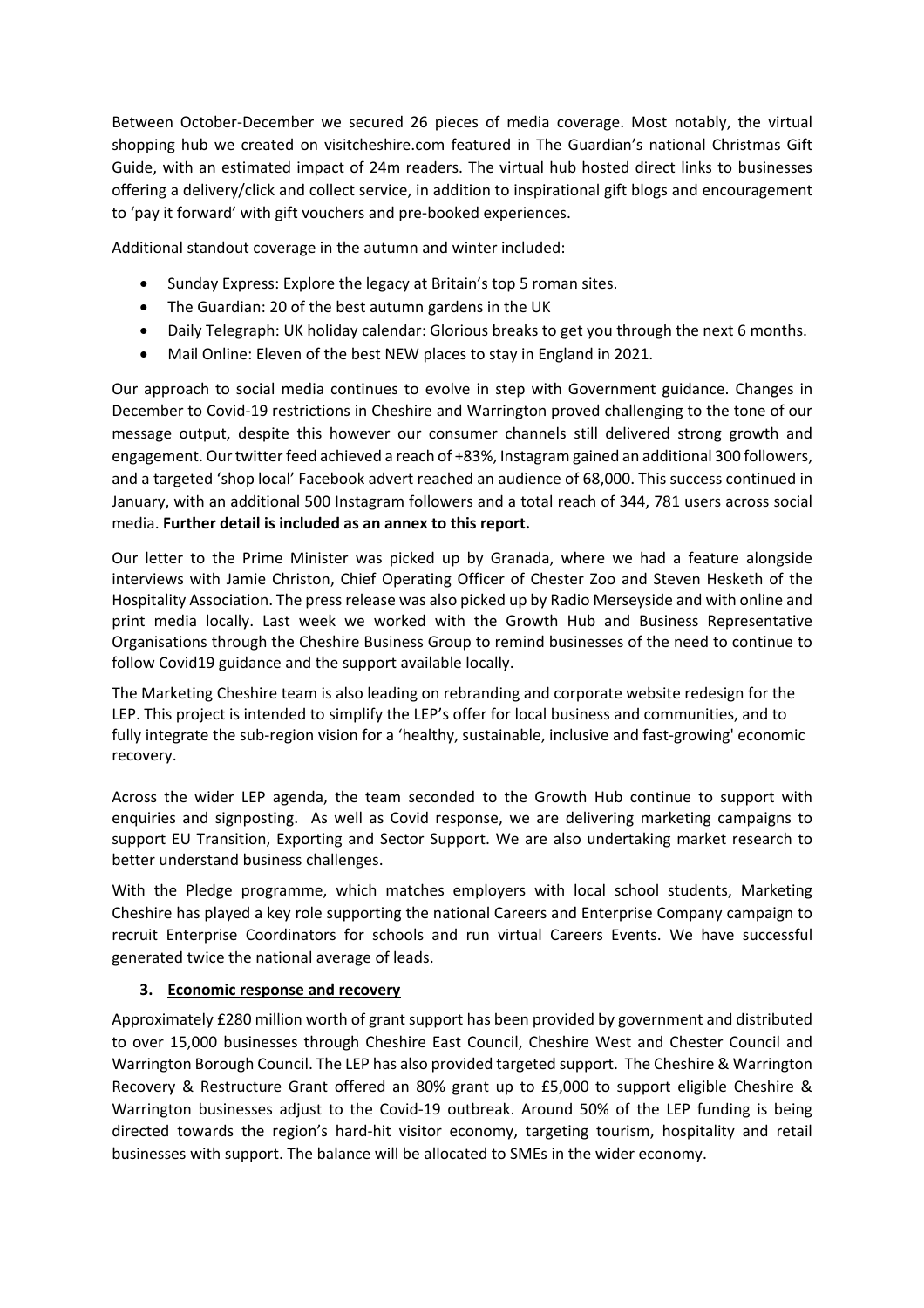**We are developing proposals to be included in the LEP's economic recovery strategy. These proposals will be developed in partnership through our Destination Chester and Destination Cheshire networks.** This will include reopening campaigns, events, and we are also working with local authorities to consider PR activity in support of a soft launch for Cheshire Day in late March.

The purpose of Destination Chester is to lead the development of Chester city and cluster as a major tourism destination, by attracting more visitors, improving visitor experience, dwell time and spend. Destination Chester will be the single umbrella organisation and streamline activity with key local stakeholders. Current membership includes major attractions such as Cheshire Oaks, Chester Cathedral and Chester Zoo, as well as smaller promoters and events organisations, such as Taste Cheshire and We Love Good Times Ltd. Cheshire West and Chester Council and CH1 BID are also founding members of the network.

Destination Cheshire is currently focused on developing a marketing strategy for a regional reopening campaign. We intend to formalise the role of the network, expand its membership, and ensure full geographical coverage for the region. This will allow it to take a strategic approach to economic recovery and future destination development and promotion. It is important that both Destination Chester and Destination Cheshire are regarded as independent and we will look to appoint a private sector chair to represent the networks. Marketing Cheshire will provide the secretariat in line with our organisational objectives.

#### **4. Operations and staffing**

The Marketing Cheshire team worked remotely throughout autumn / winter 2020 and will continue to do so. The Visitor Information Centre in Chester was open in December until the latest lockdown was introduced, and although footfall was down it reported strong sales particularly of the Chester Gift Card. We have introduced flexible working patterns in response to the national lockdown for those staff with home schooling or other caring responsibilities. We have frozen all recruitment and have continued with our position to not furlough staff given that Marketing Cheshire has received most of its funding in 2020/21 from the public sector. This has also allowed us to continue delivery of marketing support for all the LEP programmes set out above alongside our core Destination Management offer. We have worked with YouthFed to provide staff wellbeing workshops and established a digital way of working group to share best practice.

#### **5. Board recruitment**

We have had significant interest in Board positions for both Marketing Cheshire and the LEP. The Marketing Cheshire board interviews will take place on 15<sup>th</sup> February. The panel will be chaired by Steve Broomhead, Chief Executive of Warrington Council. Eleanor Underhill will represent Marketing Cheshire, and Nicola Dunbar, a LEP board member, will be our independent panel member.

Joe Manning, Marketing Cheshire, 03/02/2021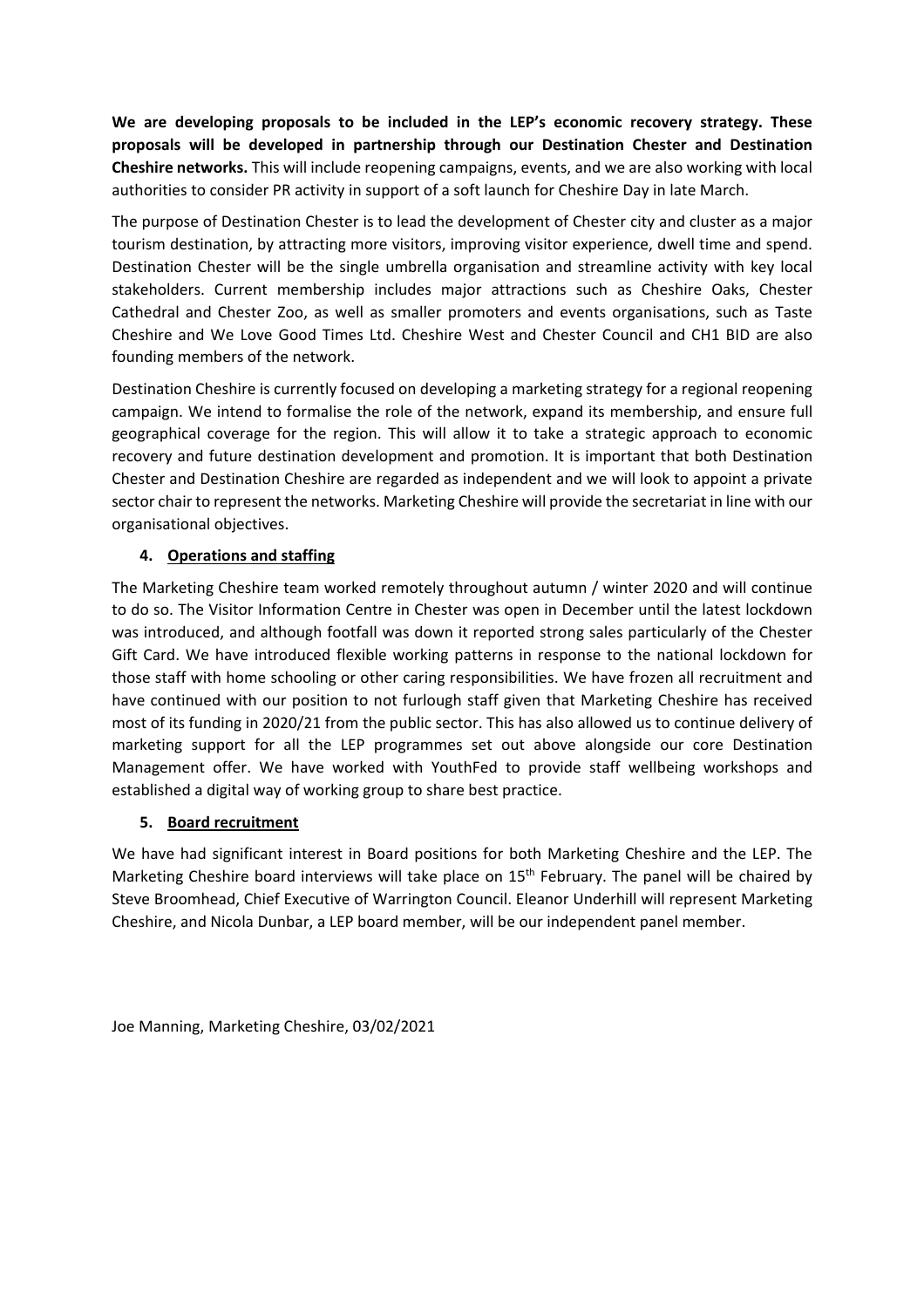

Marketing Cheshire Riverside Innovation Centre 1 Castle Drive Chester CH1 1SL

Friday 15th January 2021

The Rt. Hon Boris Johnson MP Prime Minister 10 Downing Street **Westminster** London SW1A 2AA

Dear Prime Minister,

Cc, Chancellor of the Exchequer, Secretary of State for Digital, Culture, Media and Sport,

As with the rest of the country, the Covid19 pandemic has had a devastating impact on communities across Cheshire and Warrington. We are hugely grateful to all our NHS staff and frontline care workforce who have worked tirelessly over the last year. We recognise and support the need for continued measures to limit the impact of the virus. At the same time, we must take steps to secure economic recovery.

We wanted to draw your attention to the ongoing challenges faced by the hospitality, tourism, events, and retail sectors. Across our region these sectors have an economic impact of £3.8 billion, create significant local employment, and are at the heart of our towns, cities, and rural areas. The region receives approximately 70 million visits annually. Chester Zoo is the most visited attraction outside of London with 2 million visitors in 2019. We look forward to the opportunities of 2021 and beyond and are ready to welcome back our communities and visitors as soon as we can safely do so but are very concerned about business survival over the coming weeks and months.

The UK Government support to date, through the expanded Job Support Scheme, additional restrictions grant funding for local government, and national loan schemes has been welcome, as has the additional support that has been made available by the Chancellor for the third lockdown. However, the current package will not be sufficient to meet the scale of the challenge faced by many businesses.

Businesses in Chester, for example, had an incredibly difficult 2020. Chester's unique position as a global heritage city on the North Wales border means it was disproportionately impacted due to both international travel restrictions and travel restrictions between Wales and England. Many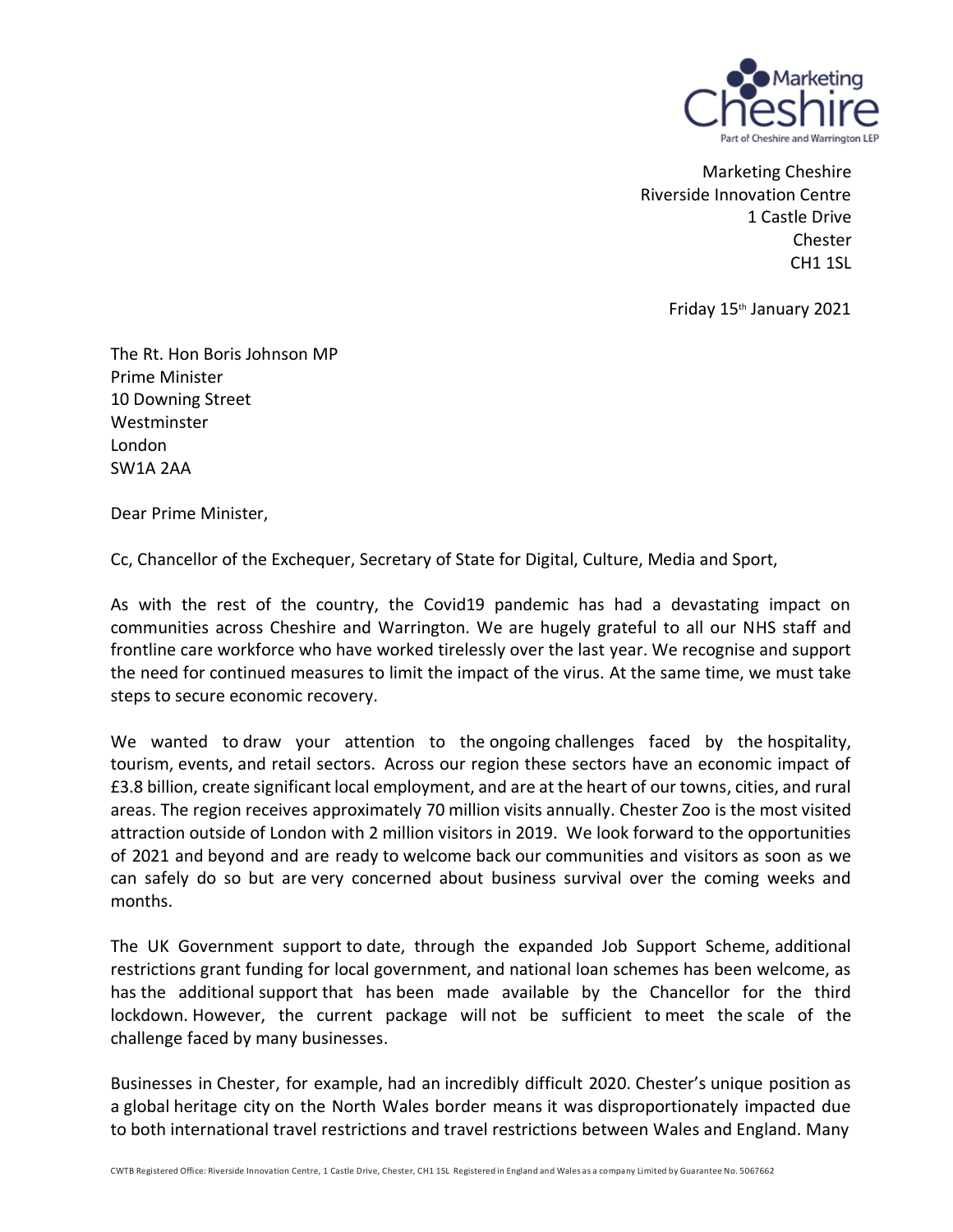significant events had to be cancelled from Chester Races, to business conferences, or the annual Christmas Market. The situation was compounded by restrictions throughout the summer and autumn that have limited visits from Greater Manchester and Merseyside.

Many businesses have had to take on significant levels of debt just to survive and the latest lockdown will make this situation worse. We also have significant concerns about the toll that ongoing closures and debt levels are having on the mental health and wellbeing of business owners, our workforce, and those in the wider supply chain who are all concerned about their livelihoods. We have provided anonymised case studies in the annex to this letter that set out the challenges in further detail.

Therefore, we ask that you work with us on solutions to support us and help business cashflow over the weeks and months ahead, considering for example:

- A long-term replacement for Bounce Back Loans and Coronavirus Business Interruption Loan Scheme, including an extended payment holiday until  $31<sup>st</sup>$  March 2022 and consideration given to the extension of the current 6-year payment plan to a 10-year payment plan.
- Extension of business rates relief and VAT at 5% for tourism, hospitality, and retail sectors until at least 31<sup>st</sup> March 2022.
- Continuation of Job Support Scheme for tourism, hospitality, and retail beyond  $31<sup>st</sup>$  April to allow businesses to gradually reopen and to protect jobs as the visitor economy begins to recover.

We are also supportive of proposals for a Minister for Hospitality that were the subject of a Westminster Hall debate earlier this week. It is critical that Government continues to provide joined up leadership for those sectors that have been hit hardest by the pandemic. We ask that Government brings forward a full recovery plan, and we would welcome a future Ministerial visit to show how we can lead that recovery.

We are a pro-active and collaborative region and are working in partnership to develop ambitious proposals for the future of our cities, towns, and rural areas. We are in a strong position given all that we have to offer locally, but our businesses need more help to survive in the shortterm so they can plan for a brighter future.

Yours sincerely,

- Chester Business Improvement District
- Cheshire & Warrington Local Enterprise Partnership
- Cheshire West and Chester Council
- Destination Chester
- Marketing Cheshire
- Chester Hospitality Association
- Chester Attractions Partnership
- Taste Cheshire
- We Love Good Times Ltd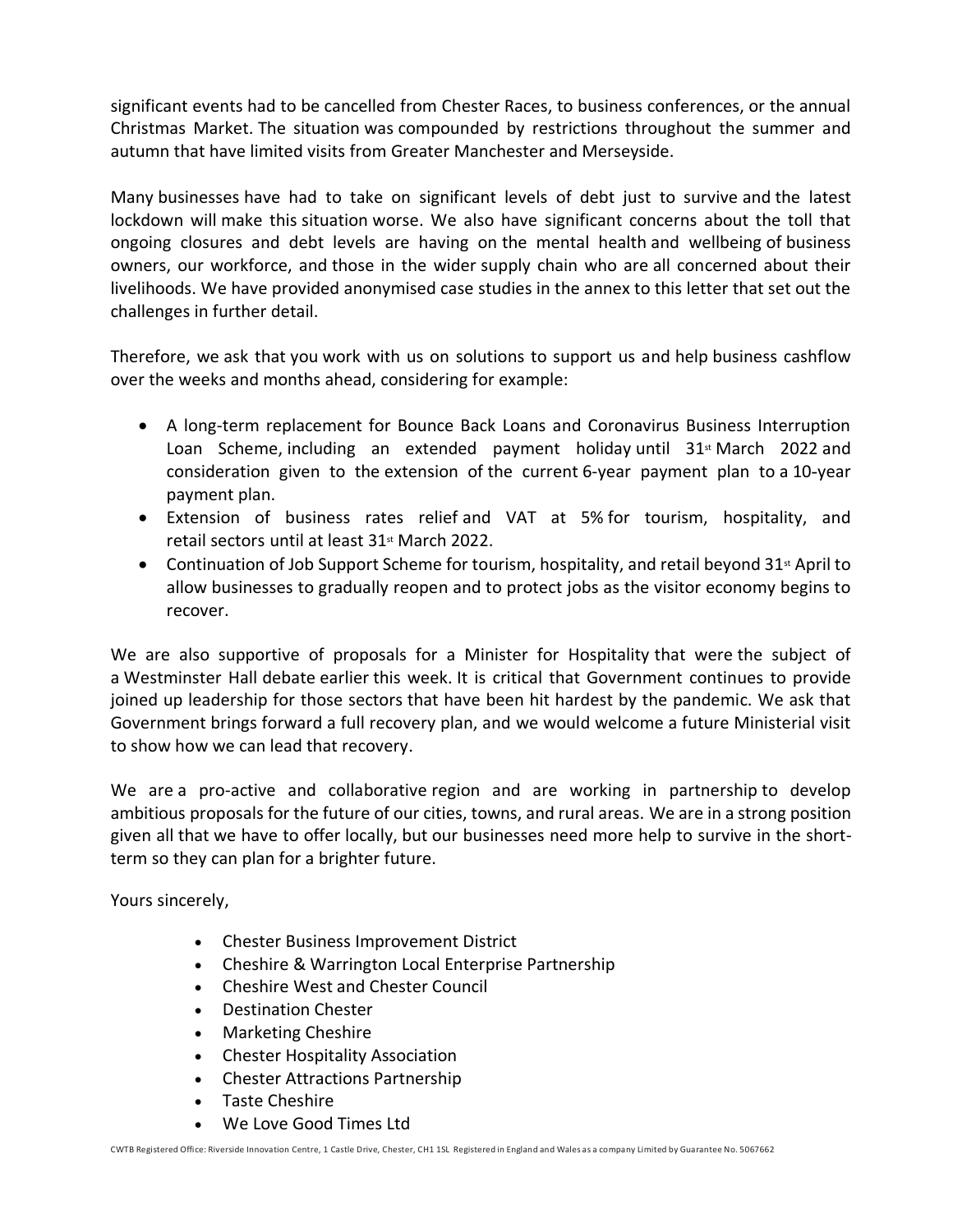#### **ANNEX 1 - Case studies**

#### Large visitor attraction

A large attraction which at this time last year employed 174 people, is now employing 102 people of which 99% are on furlough. Monthly overheads are £50,000 when not open. The attraction has received £11,576 in grants however debt has increased from £1.8m to £2.4m during the year. In 2019 footfall was 778,000 compared with 220,000 in 2020. This is a 72% reduction.

#### Small visitor attraction

A small attraction employs 7 people with 85% of staff on furlough. Fixed monthly overheads are £5,000 when not operating, and despite grants received of £10,000, debt has increased from £130,000 to £290,000 within the year.

#### Small Hotel

A 30-bedroom hotel, which employs 25 people and has 80% of staff on furlough. Monthly overheads are £25,000 when not open. The hotel has received £33,000 in grants; however, debts have increased from £30,000 to £105,000 during the year. When Cheshire West & Chester went into Tier 4 from Tier 2, the hotel lost £2,100 in stock which had been ordered for the Christmas period. The hotel was able to get a rent discount of £20,000 during the first lockdown but has advised that they are unable to receive any further discounts from their landlord.

#### Large Hotel

A regional hotel group with three hotels, employs 110 staff and has 90% of staff on furlough. Monthly overheads are £28,000 when not open which does not include deferred rent. Debt has increased from £100,000 to £190,000 within the year. When Cheshire East went into Tier 4 from Tier 2, the hotel lost £5,000 in stock which had been ordered for the Christmas period. Occupancy across the three hotels dropped from 80% average for 2019, to 5% for 2020. Turnover dropped from average £140,000 a month to average £12,000 a month.

#### Restaurant Group

A regional restaurant group which employs 850 people and has 98% of staff on furlough. Overheads are £500,000 even when not open. The group has received £157,000 in grant; however, debt has increased from £7.6m to £10.9m during the last year. When Cheshire West & Chester went into Tier 4 from Tier 2, the group lost £10,000 in stock which had been ordered for the Christmas period. The group is receiving no income at this current time and landlords are insisting on payment of rent. They had furloughed 835 employees, but this continues to cost the company £50,000 in national insurance and pension payments.

#### Retailer

A small city retailer employing 4 people of which 75% are on furlough. Monthly overheads are £4,000 when not open. The retailer had no debt in March 2020 and now has £10,000 and has received £10,000 in grants to date.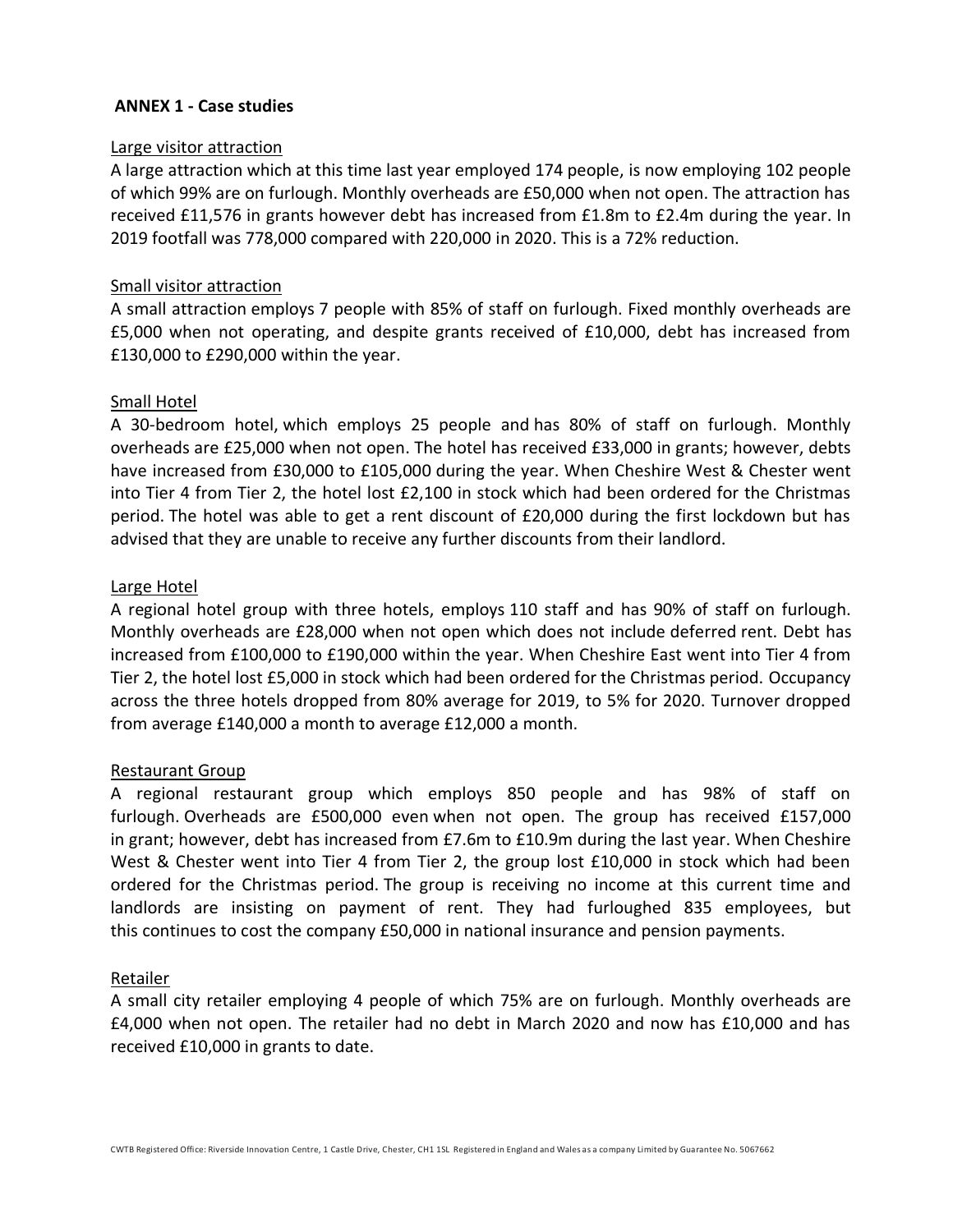

# SOCIAL MEDIA REPORT January 2021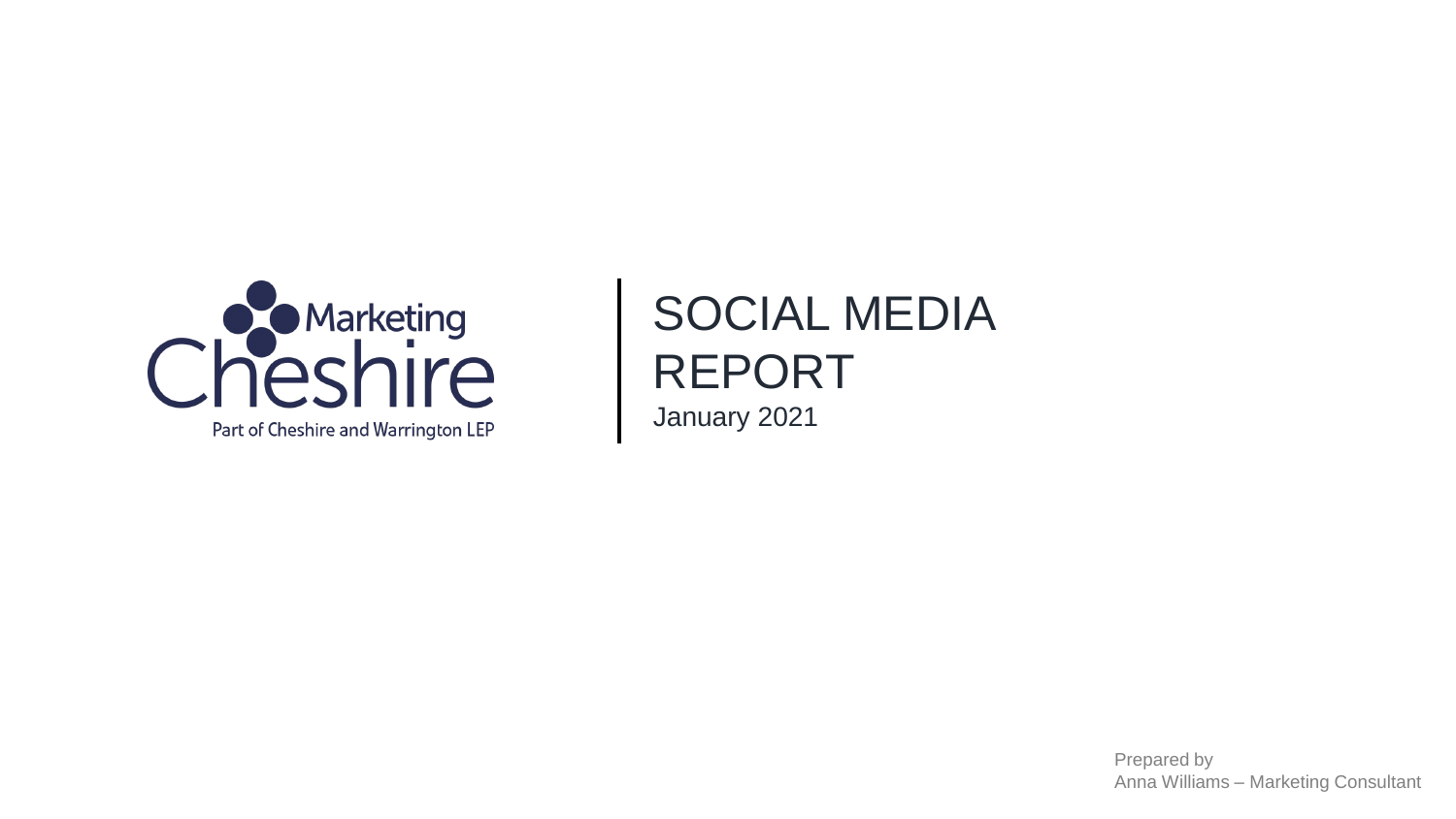### PERFORMANCE OVERVEW

| <b>CHANNEL</b>                         | <b>FACEBOOK</b>           |            | <b>VISIT CHESTER</b><br><b>TWITTER</b> |             | <b>VISIT CHESHIRE</b><br><b>TWITTER</b> |                | <b>INSTAGRAM</b> |            |
|----------------------------------------|---------------------------|------------|----------------------------------------|-------------|-----------------------------------------|----------------|------------------|------------|
| <b>MONTHLY</b><br><b>COMPARISON</b>    | Last Month                | This Month | Last Month                             | This Month  | Last Month                              | This Month     | Last Month       | This Month |
| <b>NEW FOLLOWERS</b>                   | 27                        | 255        | 9                                      | 22          | 3                                       | $\overline{2}$ | 305              | 466        |
| <b>TOTAL FOLLOWERS</b>                 | 21,453                    |            | 18,569                                 |             | 36,574                                  |                | 9,590            |            |
| <b>TOTAL REACH</b><br>(ORGANIC + PAID) | 46.4k<br>$(+ 60.7k$ paid) | 75.8k      | 104.4k                                 | 93k         | 83.6k                                   | 68.4k          | 66.4k            | 107.6k     |
| <b>AVERAGE POST</b><br><b>REACH</b>    | 3.3k                      |            | 2k                                     |             | 1.3k                                    |                | 5.6k             |            |
| <b>NUMBER OF POSTS</b>                 | 23                        |            |                                        | 45          | 51                                      |                | 19               |            |
| <b>NOTES</b>                           | All organic               |            |                                        | All organic | All organic                             |                | All Organic      |            |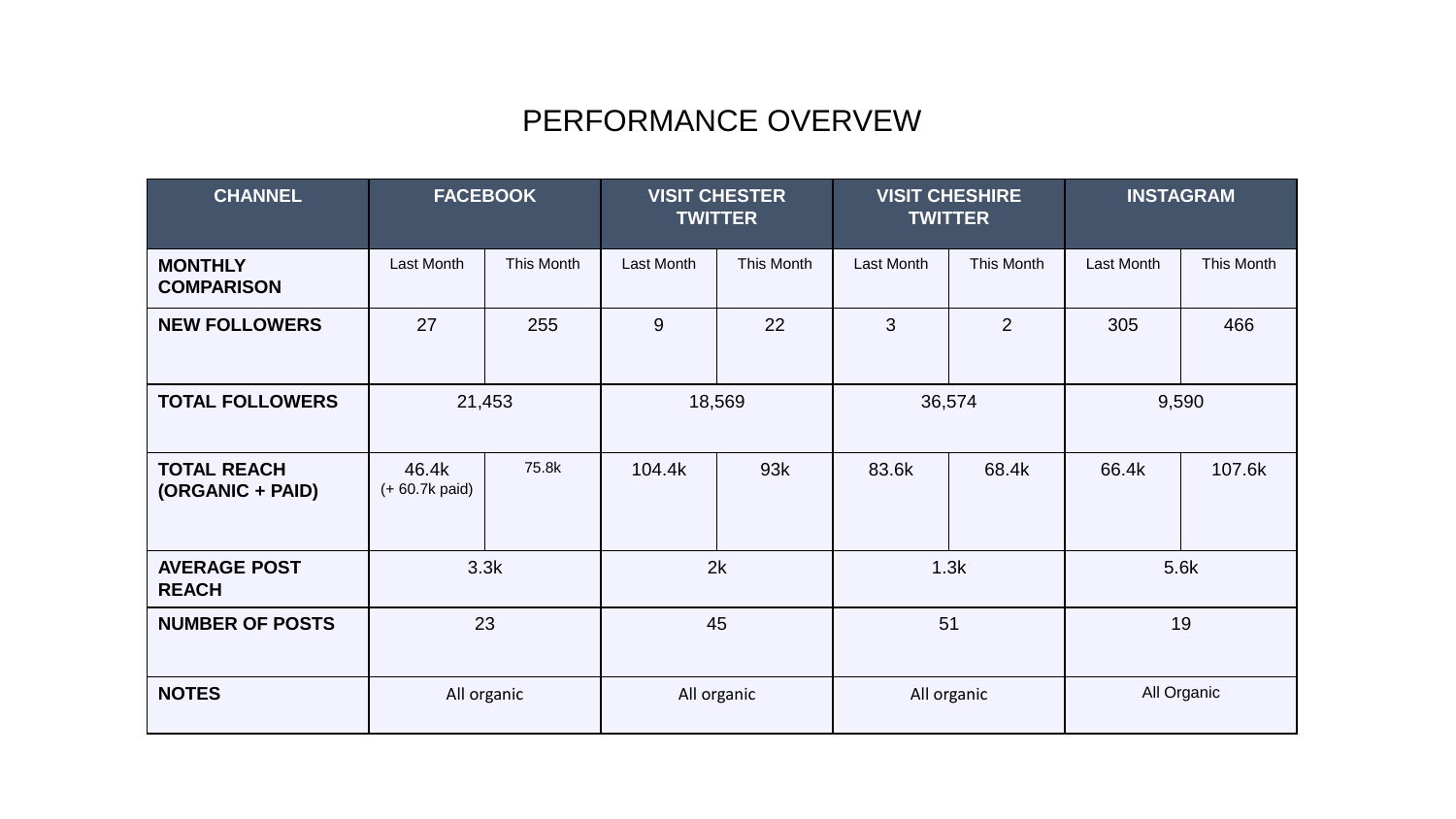### VISIT CHESHIRE FACEBOOK



Chester, Cheshire & Beyond is at Queens Park Bridge.<br>Published by visitchesterandcheshire (?) - 14 January · Chester · G

 $...$ 

- Oueen's Park Bridge, Chester.
- **Milli** @theroamingredhead



44k organic reach 2211 engagements

n/a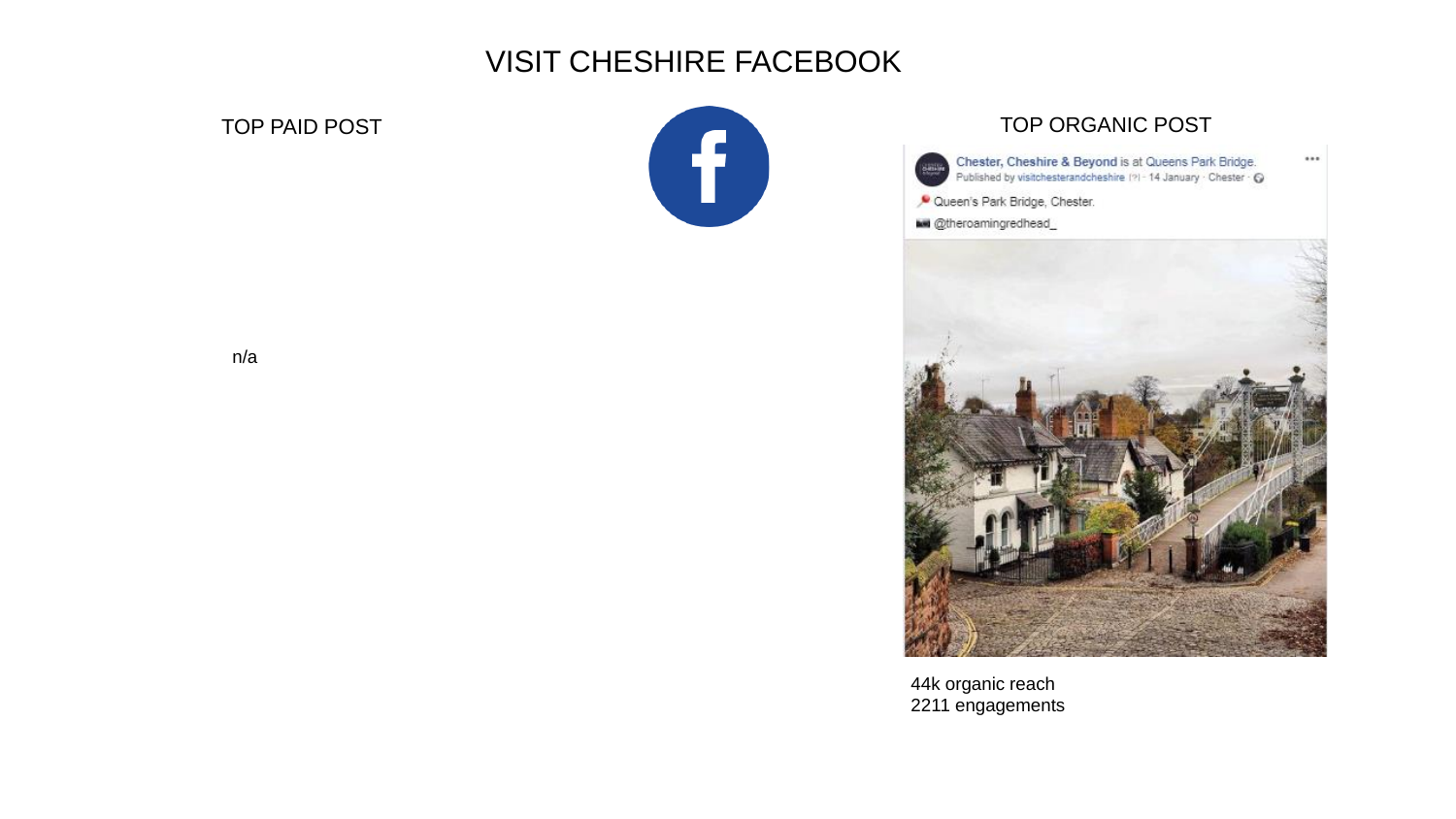## VISIT CHESTER TWITTER

### TOP POST ENGAGEMENT

@VisitChester\_

Which well-known #Chester landmark is missing from this painting of Eastgate?

Clue: the painting dates back to 1800.







#### TOP POST REACH

 $\cdots$ 

Visit Chester<br>@VisitChester\_

A very frozen River Dee from the 60's

### **io** jazzyjay747 [IG]



17.3% engagement rate and the 19.5k reach state of the 19.5k reach state and the 19.5k reach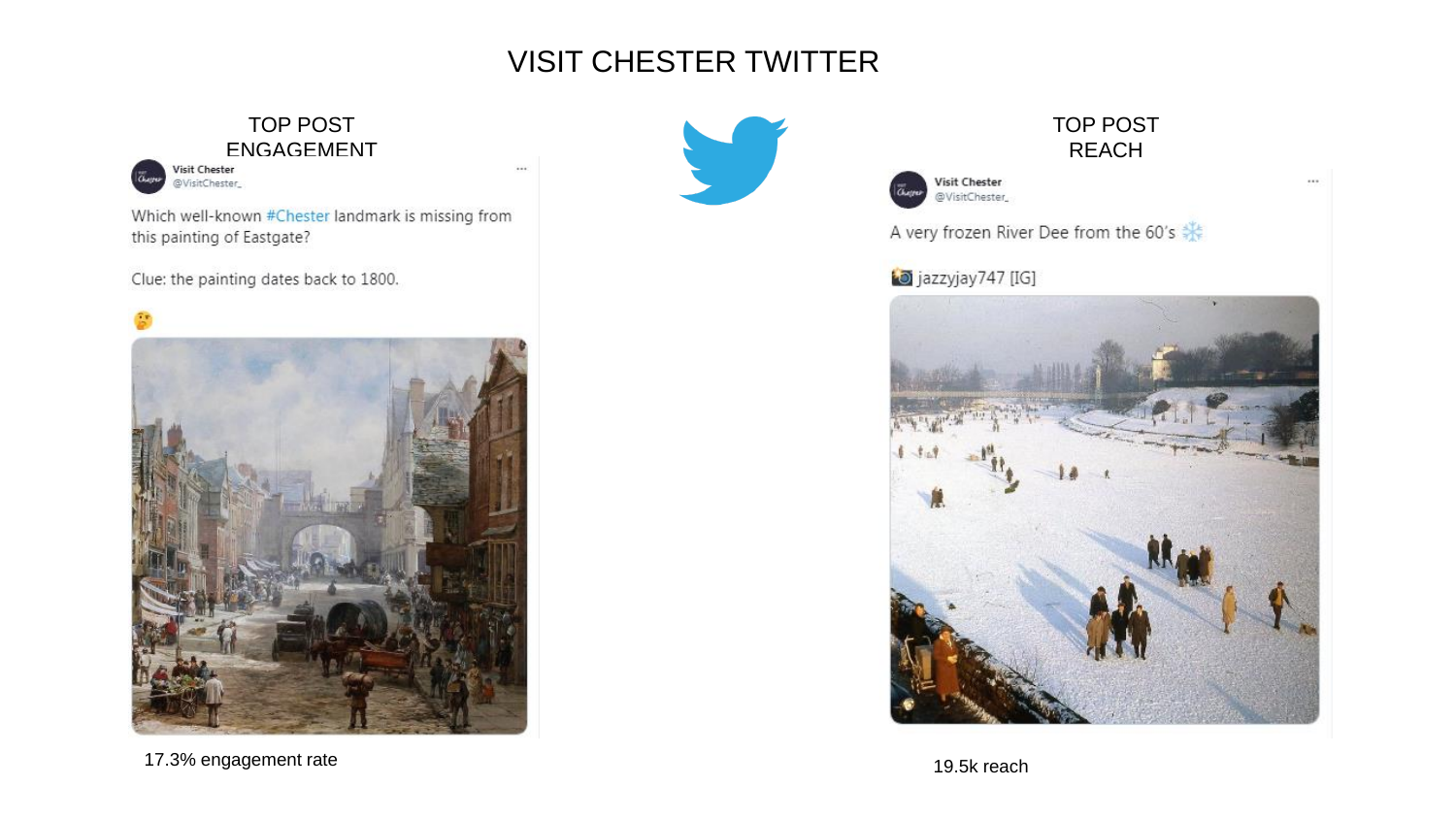### VISIT CHESHIRE TWITTER

 $...$ 

### TOP POST ENGAGEMENT



Beautiful snowy scenes at #MacclesfieldForest.

Thanks to @ForestGin for this fantastic photo 米







Chester, Cheshire & Beyond @VisitCheshire

 $...$ 

Beautiful snowy scenes at #MacclesfieldForest.

TOP POST REACH

#### Thanks to @ForestGin for this fantastic photo \*



#### 8.8% engagement rate 3k reach